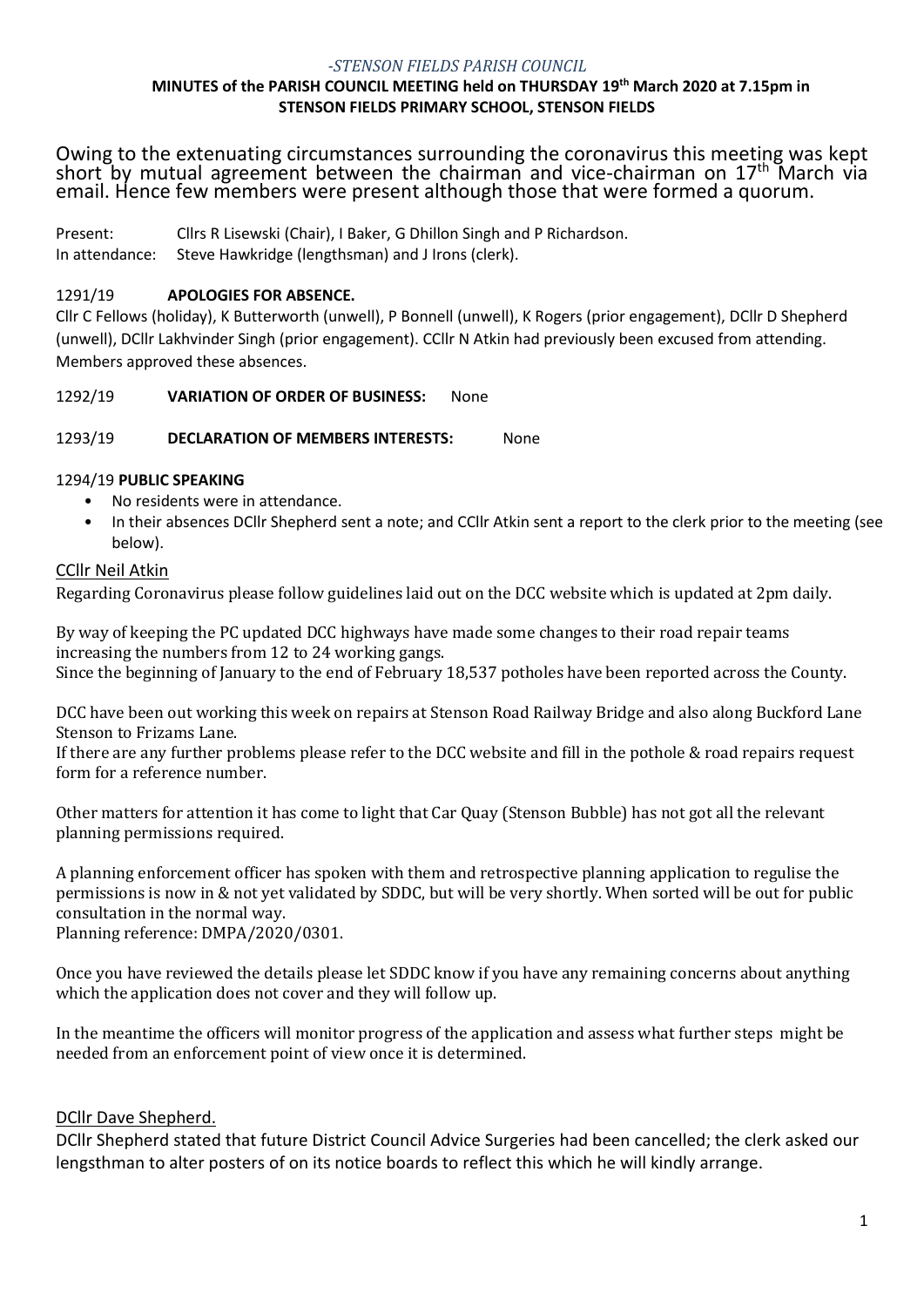## 1295/19 **TO APPROVE THE MINUTES OF THE PARISH COUNCIL MEETING HELD ON 20th February 2020.**

These were approved and accepted as a true record after which they were signed by the chairman.

## 1296/19 **Matters for Decision or Discussion**

## **The following agenda items were due to be discussed but only 9.1, 9.7 and 9.10 were covered, the rest were held over to the next meeting:**

- 9.1 Police Issues/Speed Limits/Road Safety Including uptake of the Speed Watch campaign;
- 9.2 Saxon Gate at Newton Village Development, Stenson Road (incl fire risk assessment at the new community centre;
- 9.3 Environmental issues (Biffa, trees, bulbs etc);
- 9.4 Lengthsmen Scheme;
- 9.5 Suggestions over upgrading/ painting the Ledbury Chase play equipment/ area (if any);
- 9.6 possible notice board relocation;
- 9.7 to sign SDDC's 2019/20 concurrent functions form;
- 9.8 dog & waste bin review;
- 9.9 budget update;
- 9.10 Staff salaries, clerk's appraisal and outcome of discussion with clerk in last meeting.

### **Resolved:**

9.1 the Speed Watch campaign/ training due to be held on  $25<sup>th</sup>$  March is now cancelled.

9.7 to sign SDDC's 2019/20 concurrent functions form. **Resolved:** duly signed by both chairman and clerk.

9.10 Staff salaries, clerk's appraisal and outcome of meeting with clerk in last meeting. **Resolved:** clerk confirmed that the lengthsmens' wages will be increased in line with the government's National Living Wage from April. Clerk's appraisal was conducted to the satisfaction of all parties. Council **agreed** to provide a 2 hour increase in salary per week from April along with the standard SCP rate increase. The clerk expressed his appreciation.

1297/19 **PLANNING Applications:** none however we await details of planning reference DMPA/2020/0301 as mentioned in CCllr Atkin's report above.

## 1298/19 **FINANCE**

(a) Accounts for payment as follows were approved and signed:

| <b>Cheque</b> | <b>Payee</b>                                                     | Total £ |
|---------------|------------------------------------------------------------------|---------|
| <b>No</b>     |                                                                  |         |
| 002310        | J Irons – Clerk's salary 4 weeks to $14th$ February              | 658.91  |
| 002310        | J Irons: clerk's expenses January - February (incl printer inks) | 127.54  |
| 002311        | J Hawkridge - Lengthsman pay 3 weeks to 31 <sup>st</sup> January | 179.31  |
| 002312        | S Hawkridge - Lengthsman pay 3 weeks to 31 <sup>st</sup> January | 182.02  |
| 002313        | HMRC -employee's tax & NI $6th$ February - $5th$ March           | 103.30  |
| 002314        | DCC - clerk's pension return to 18 <sup>th</sup> March           | 178.96  |
| 002315        | Biffa - waste collection April to June                           | 374.71  |
|               | <b>TOTAL</b>                                                     | 1804.75 |

(b) **Income** – bank interest on  $31<sup>st</sup>$  January

bank interest on 28<sup>th</sup> February

$$
£3.22
$$
  

$$
£2.46
$$

### (c) **Bank balance as at 28th February £ 4944.38 (current account); Bank balance as at 31st January £ 5588.13 (reserve account).**

(d) Clerk presented a draft letter to be sent to the bank requesting a statement as at (end) 31st March and a reminder for them to allow the clerk access to details of the accounts (in order to prepare the year-end audit). Cllrs Baker and Richardson duly signed it.